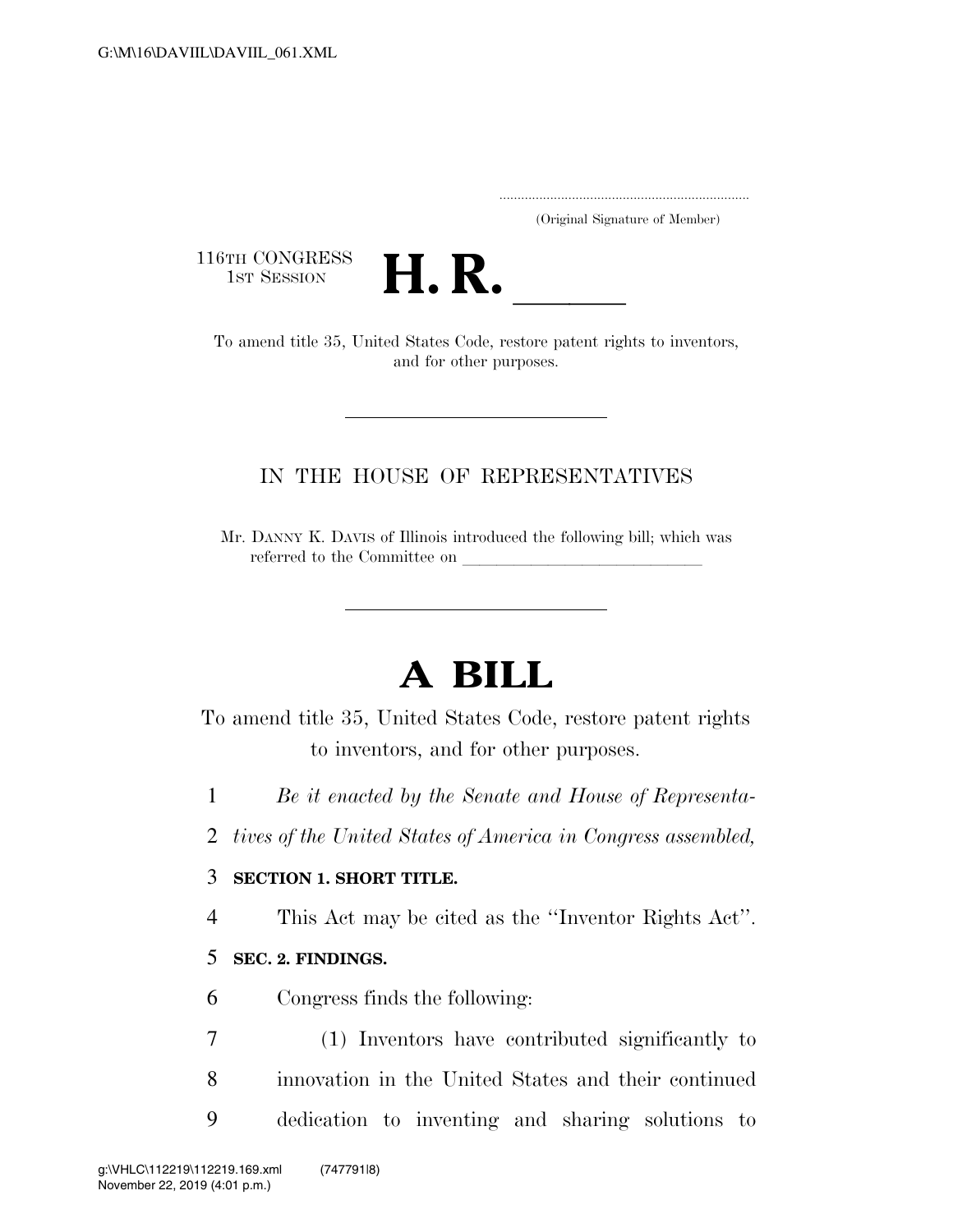modern technical challenges is essential for the United States to maintain leadership in the global economy. (2) Inventors, not employees or investors, are

 the source of innovation intended by the Constitu- tion (''securing to inventors'') and the Patent Act ''(Whoever invents or discovers. . . may obtain a patent therefore. . .)''.

 (3) Recent changes to patent laws and proce- dures and Supreme Court decisions have adversely affected inventors such that the promise of Article 1, section 8 of the Constitution of ''securing for limited times to inventors the exclusive right to their discov-eries'' is no longer attainable.

 (4) Inventors are denied the fundamental right to ''exclude others'' by the Supreme Court's 2006 decision in *eBay Inc.* v. *MercExchange, LLC*.

 (5) Inventors were stripped of the right to file suit in their own judicial district by the Supreme Court's 2017 decision in *TC Heartland LLC* v. *Kraft Foods Group Brands LLC*.

 (6) Issued patents fail to secure to inventors their exclusive rights because—

 (A) the Patent Trial and Appeal Board in-stitutes trials in over 60 percent of cases and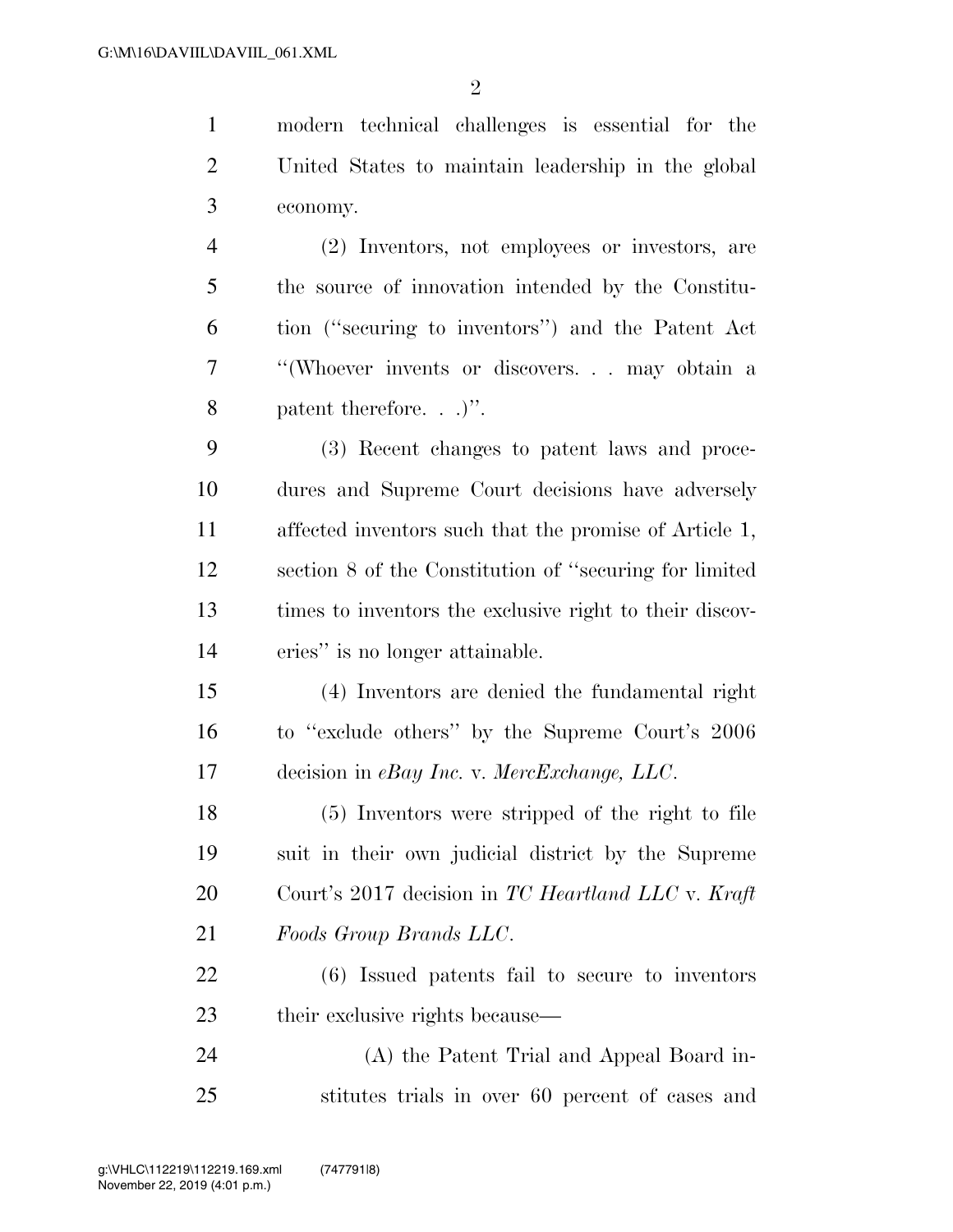| $\mathbf{1}$   | invalidates one or more claims in over 80 per-          |
|----------------|---------------------------------------------------------|
| $\overline{2}$ | cent of trials which reach a final decision;            |
| 3              | (B) many patents are subjected to multiple              |
| $\overline{4}$ | post issuance reviews; or                               |
| 5              | (C) most inventors cannot afford the costs              |
| 6              | of defending a patent challenged in a single            |
| 7              | post issuance review, as these costs can reach          |
| 8              | hundreds of thousand of dollars.                        |
| 9              | (7) Infringement trials can cost tens of millions       |
| 10             | of dollars and can take up to ten years to reach a      |
| 11             | final judgment after all appeals, making legal relief   |
| 12             | unattainable for inventors.                             |
| 13             | $(8)$ These obstacles have given rise to an "effi-      |
| 14             | cient infringement" business model whereby large        |
| 15             | corporations infringe patent rights held by inventors   |
| 16             | without concern for any legal consequences.             |
| 17             | (9) Patent protection has led to patient cures,         |
| 18             | positive changes to the standard of living for all peo- |
| 19             | ple in the United States, and improvements to the       |
| 20             | agricultural, telecommunications, software, biotech,    |
| 21             | pharmaceutical and electronics industries, among        |
| 22             | others.                                                 |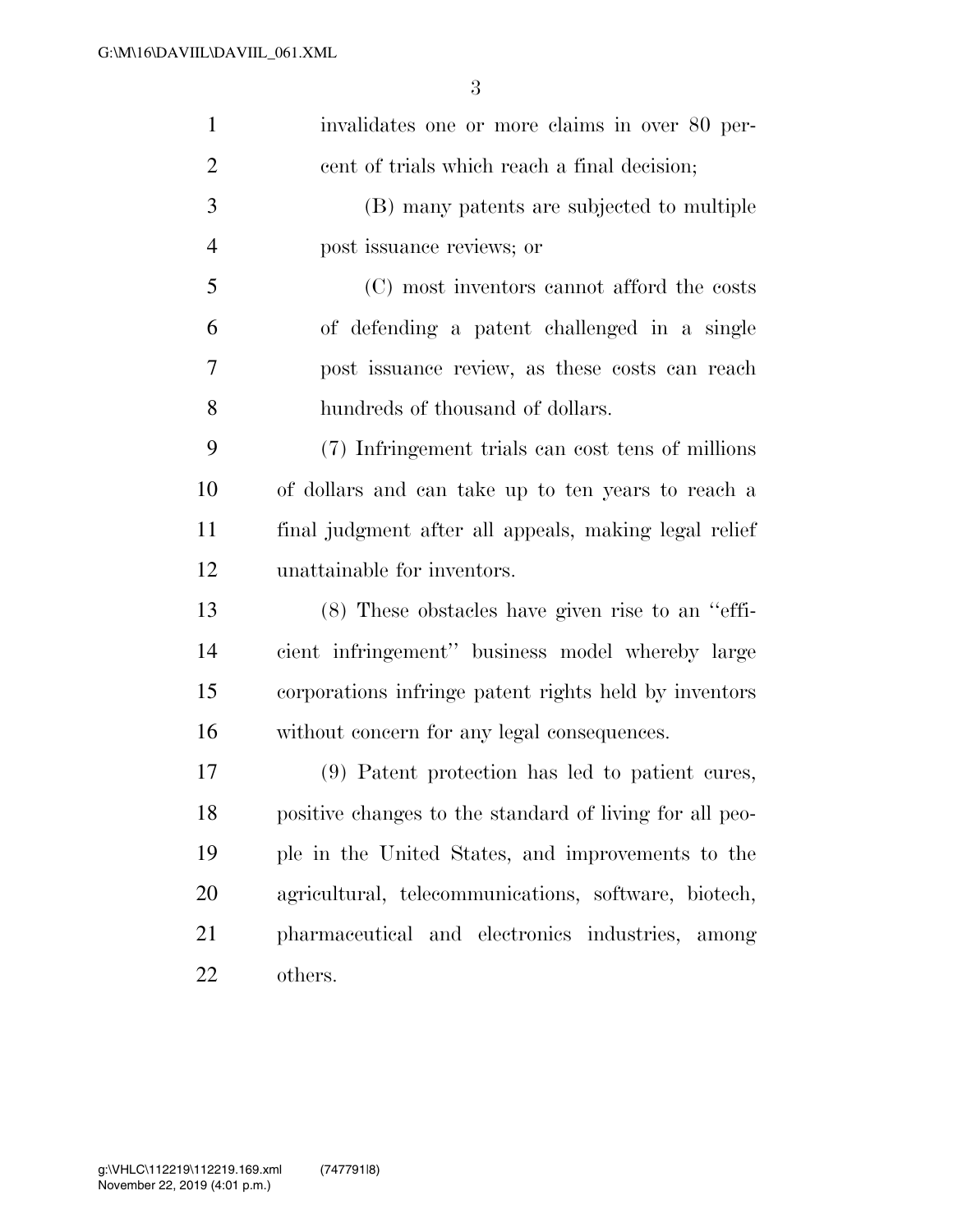#### **SEC. 3. INVENTOR PROTECTIONS.**

 (a) INVENTOR-OWNED PATENT.—Section 100 of title 35, United States Code, is amended by adding at the end the following:

 ''(k) The term 'inventor-owned patent' means a pat- ent with respect to which the inventor of the invention claimed by the patent or an entity controlled by that in-ventor—

9  $\frac{u(1)}{1}$  is the patentee; and

10  $\frac{1}{2}$  holds all substantial rights.".

 (b) INVENTOR-OWNED PATENT PROTECTIONS.— Chapter 32 of title 35, United States Code, is amended by adding at the end the following new section:

### **''§ 330. Inventor protections**

 ''(a) PROTECTION FROM POST ISSUANCE PRO- CEEDINGS IN THE UNITED STATES PATENT AND TRADE- MARK OFFICE.—The United States Patent and Trade- mark Office shall not undertake a proceeding to reexam- ine, review, or otherwise make a determination about the validity of an inventor-owned patent without the consent of the patentee.

 ''(b) CHOICE OF VENUE.—Any civil action for in- fringement of an inventor-owned patent or any action for a declaratory judgment that an inventor-owned patent is invalid or not infringed may be brought in a judicial dis-

trict—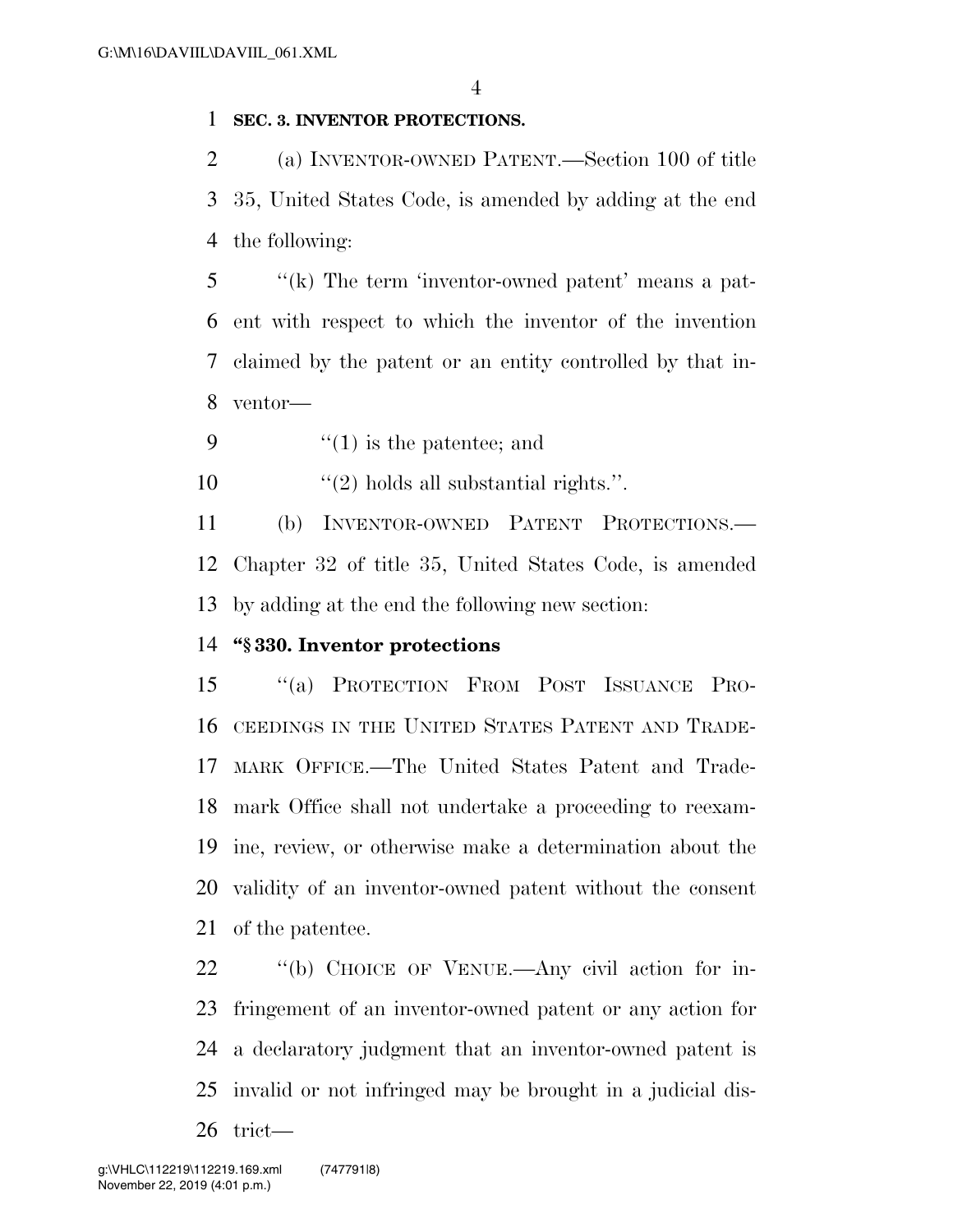| $\mathbf{1}$   | $f'(1)$ in accordance with section 1400(b) of title      |
|----------------|----------------------------------------------------------|
| $\overline{2}$ | 28;                                                      |
| 3              | $(2)$ where the defendant has agreed or con-             |
| $\overline{4}$ | sented to be sued in the instant action;                 |
| 5              | $(3)$ where an inventor named on the patent in           |
| 6              | suit conducted research or development that led to       |
| 7              | the application for the patent in suit;                  |
| 8              | $((4)$ where a party has a regular and estab-            |
| 9              | lished physical facility that such party controls and    |
| 10             | operates, not primarily for the purpose of creating      |
| 11             | venue, and has—                                          |
| 12             | $\lq\lq$ engaged in management of significant            |
| 13             | research and development of an invention                 |
| 14             | claimed in a patent in suit prior to the effective       |
| 15             | filing date of the patent;                               |
| 16             | $\lq\lq$ (B) manufactured a tangible good that is        |
| 17             | alleged to embody an invention claimed in a              |
| 18             | patent in suit; or                                       |
| 19             | $\cdot$ (C) implemented a manufacturing process          |
| 20             | for a tangible good in which the process is al-          |
| 21             | leged to embody an invention claimed in a pat-           |
| 22             | ent in suit; or                                          |
| 23             | $\cdot\cdot$ (5) in the case of a foreign defendant that |
| 24             | does not meet the requirements of section $1400(b)$      |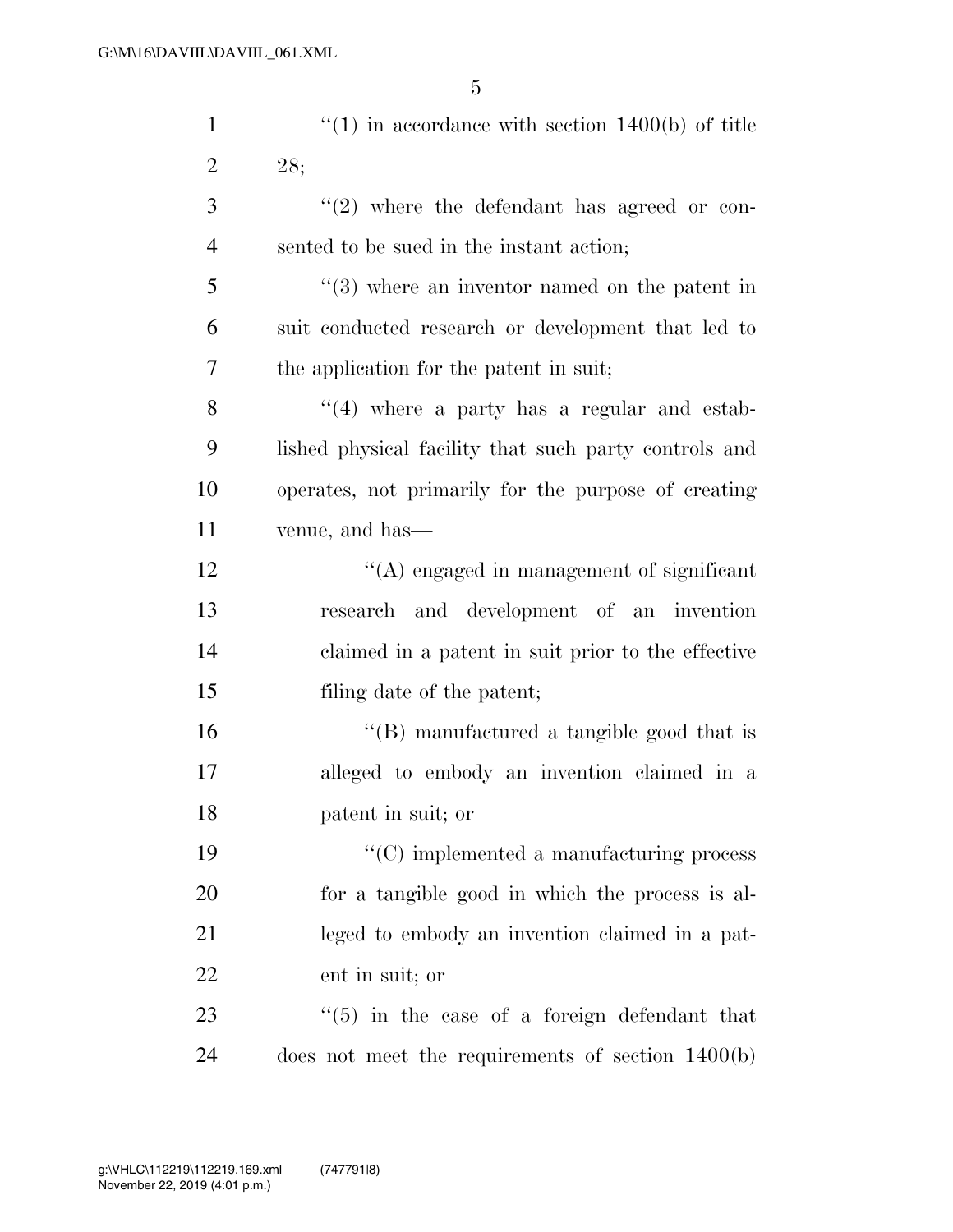| $\mathbf{1}$   | of title 28, in accordance with section $1391(c)(3)$ of       |
|----------------|---------------------------------------------------------------|
| $\overline{2}$ | such title.                                                   |
| 3              | $``(e)$ INJUNCTION.—                                          |
| $\overline{4}$ | "(1) PRESUMPTION.—Upon a finding by a                         |
| 5              | court of infringement of an inventor-owned patent             |
| 6              | not proven invalid or unenforceable, the court shall          |
| 7              | presume, respectively, that—                                  |
| 8              | $\lq\lq$ further infringement of the patent                   |
| 9              | would cause irreparable injury; and                           |
| 10             | "(B) remedies available at law are inad-                      |
| 11             | equate to compensate for that injury.                         |
| 12             | "(2) OVERCOMING THE PRESUMPTION. $-A$ pre-                    |
| 13             | sumption described under subparagraphs $(A)$ or $(B)$         |
| 14             | of paragraph (1) may be overcome if the infringing            |
| 15             | party shows clear and convincing evidence that the            |
| 16             | patentee would not be irreparably harmed by further           |
| 17             | infringement of the patent, including evidence of un-         |
| 18             | reasonable delay by the patentee from the date on             |
| 19             | which the infringement was known or reasonably                |
| 20             | could have been known to the patentee.                        |
| 21             | "(d) RECOVERY.—A patentee that asserts a claim for            |
| 22             | infringement of an inventor-owned patent in a civil action    |
| 23             | under subsections (a), (b), (c), (f), or (g) of section $271$ |
| 24             | may elect, at any time before final judgment is entered       |
| 25             | by the court, recovery under this subsection in lieu of dam-  |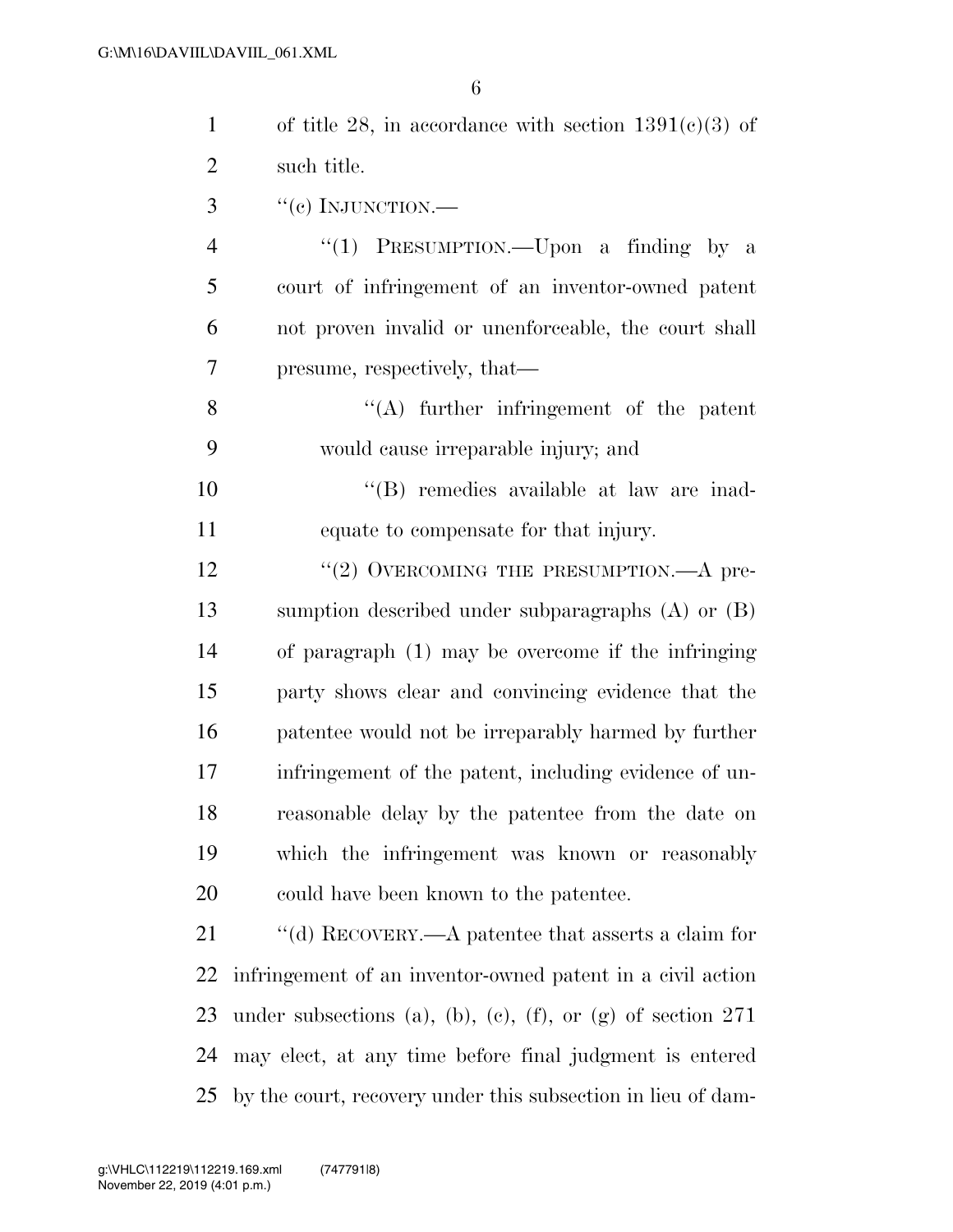ages under section 284. If an election for recovery under this subsection is made, the following provisions apply upon a finding of infringement:

4 "(1) PROFIT DISGORGEMENT.—The court shall award the patentee the profits from the use made of the invention by the infringer. In assessing profits the patentee shall be required to prove only the in- fringer's revenues resulting from the infringement; the infringer must prove all elements of cost or de-duction claimed.

11 ''(2) INTEREST AND COSTS.—The court shall award the patentee the costs described under section 1920 of title 28.

14 "(3) INFRINGEMENT FOUND WILLFUL.—If the court finds the infringement to be willful, the court may award the patentee damages equal to no more than three times the amount of the profits found in paragraph (1).

19 ''(4) ATTORNEYS FEES.—The court shall award the patentee any amount of their attorneys fees that exceeds 10 percent of the amount of the profits and damages of paragraphs (1) to (3).''.

 (c) TECHNICAL AND CONFORMING AMENDMENT.— The table of sections for chapter 32 of title 35, United